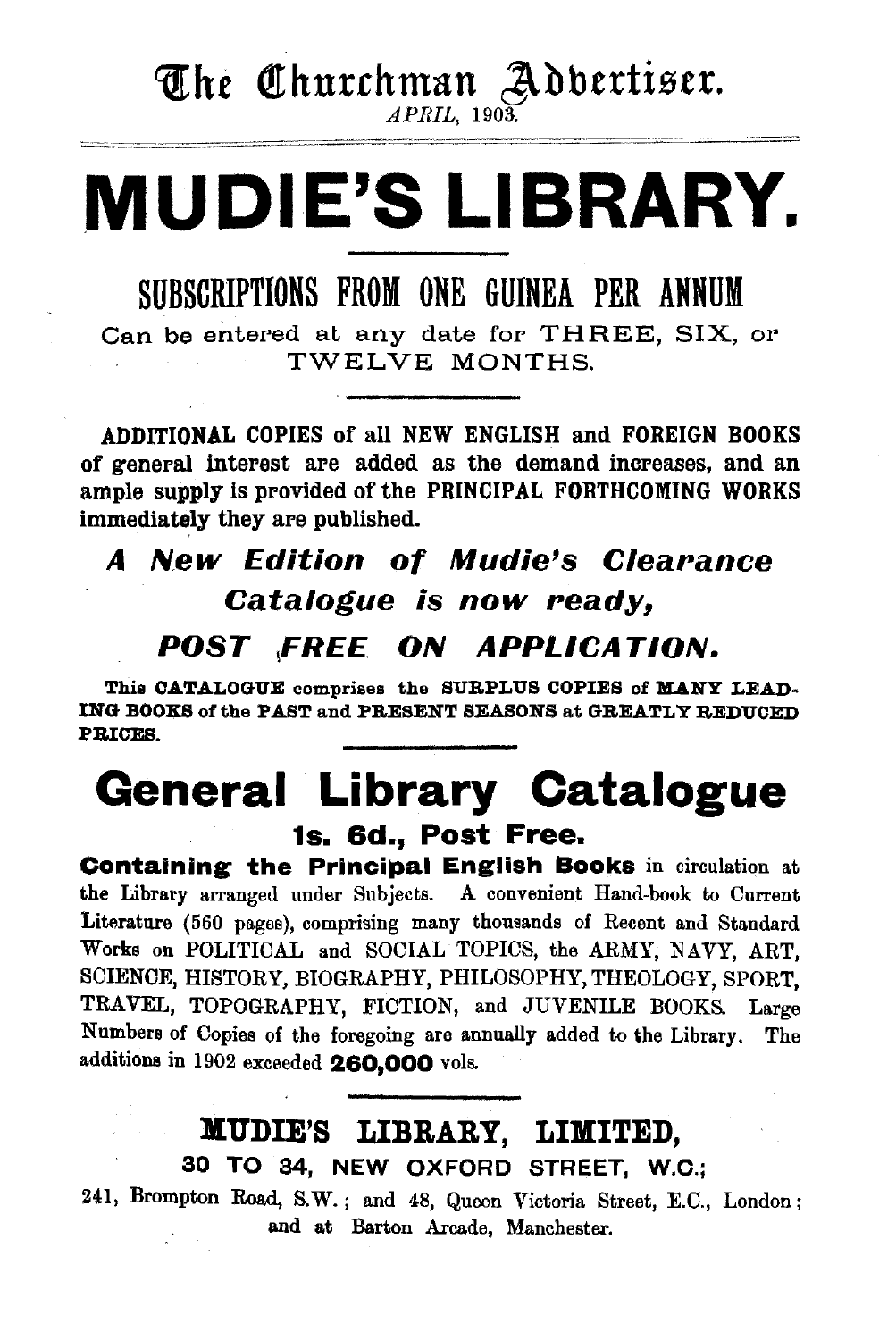#### **BOOKS FOR** LENT.

- **BEHOLD THE LAMB OF GOD.** A Series of Discourses tracing through Scripture the Evolution and Coronation of the Lamb. By RUTHERFORD WADDELL, M.A., D.D. (Dunedin, New Zealand). Crown 8vo., cloth, 5s.
- **THE DEATH OF CHRIST: Its Place and Interpretation in the New Testament.** By JAMES DENNEY, D.D., Professor of New Testament Language, Literature, and Theology, United Free Church College, Glasgow. Second Edition, completi
- **THE SEVEN WORDS FROM THE CROSS.** By the Rev. W. ROBERTSON NIGOLL, M.A., LL.D. Third Edition. Cloth, price is. 6d.
- **THE LAMB OF GOD.** Expositions in the Writings of St. John. By the Rev. W. ROBERTSON NICOLL, M.A., LL.D. Third Edition. 2s. 6d.
- **THE TRIAL AND DEATH OF JESUS CHRIST.** A Devotional History of Our Lord's Passion. By the Rev, Prof. JAMES STALKER, M.A., D.D. FIRE Edition, completing Eleventh Thousand. Crown 8vo., cloth, 5s.
- **COMPANIONS OF THE SORROWFUL WAY, By the Rev. JOHN WATSON, D.D.** Seventh Thousand. Fcap. 8vo., cloth, 2s. 6d.
- **THE PRINT OF THE NAILS.** By the Rev. T. H. DARLOW, M.A. Third Thousand. Cloth, price ls. 6d.
- **FIRAL STAIRS; or, The Heavenward Course of the Church**<br>**Seasons.** Devotional Studies on the Christian Life. By the Rev. J. H. TowssExto, D.D. With an Introduction by the Right Rev. LORD BISHOP of DURHAM. Crown 8vo., clot **SPIRAL STAIRS;**
- THE ANGLICAN PULPIT LIBRARY, Volume III. SEXAGESIMA TO PASSIONTIDE. Small 4to., price 15s.

 $\bullet_{\bullet}$ \* Vol. III. contains complete Sermons, Outlines on the Epistles, Outlines on the Gospels, Outlines on the Lessons, Outlines for the Day on various passages of Scripture, and Illustrations for Sexagesima, Quinquege

Full Prospectus, with Specimen Pages and Order Form, sent on receipt of post card.

HODDER & STOUGHTON, 27, PATERNOSTER ROW, LONDON, E.C.

# ELLIOT STOCK'S NEW PUBLICATIONS.

A Representative Volume of the late Archbishop's Writings.

SECOND EDITION.-In foolscap 8vo., tastefully printed and handsomely bound, price 5s.

### HELPS TO GODLY LIVING: A Book of Devotional

From the Writings of the late Right Honourable and Most Reverend Thoughts. FREDERICK TEMPLE, D.D., LOBD ARCHBISHOP OF CANTERBURY. Selected and arranged, with His Grace's permission, by J. H. BURN, B.D.

We shall be surprised if this quiet little book does not do a solid amount of good on these lines. Churchmen will receive it with a cordial welcome."—Guardian.<br>"A distinct aid to describe the same of the state of the stat

" A beautiful book. The best possible souvenir of Archbishop Temple."-Expository Times.

In crown 8vo., cloth, gilt lettered, 2s. 6d. net.

VITAL RELIGION; or, the Personal Knowledge of Christ. By the Rev. G. H. S. WALPOLE, D.D., Principal of Bede College, Durham.

We have no hesitation in saying that Dr. Walpole has given us a work of real spiritual value, and we<br>heartily recommend it to all thoughtful readers."—Guardian.<br>"Well written and illustrated from many sides of familiar co

- 
- -

ELLIOT STOCK, 62, PATERNOSTER ROW, LONDON E.C.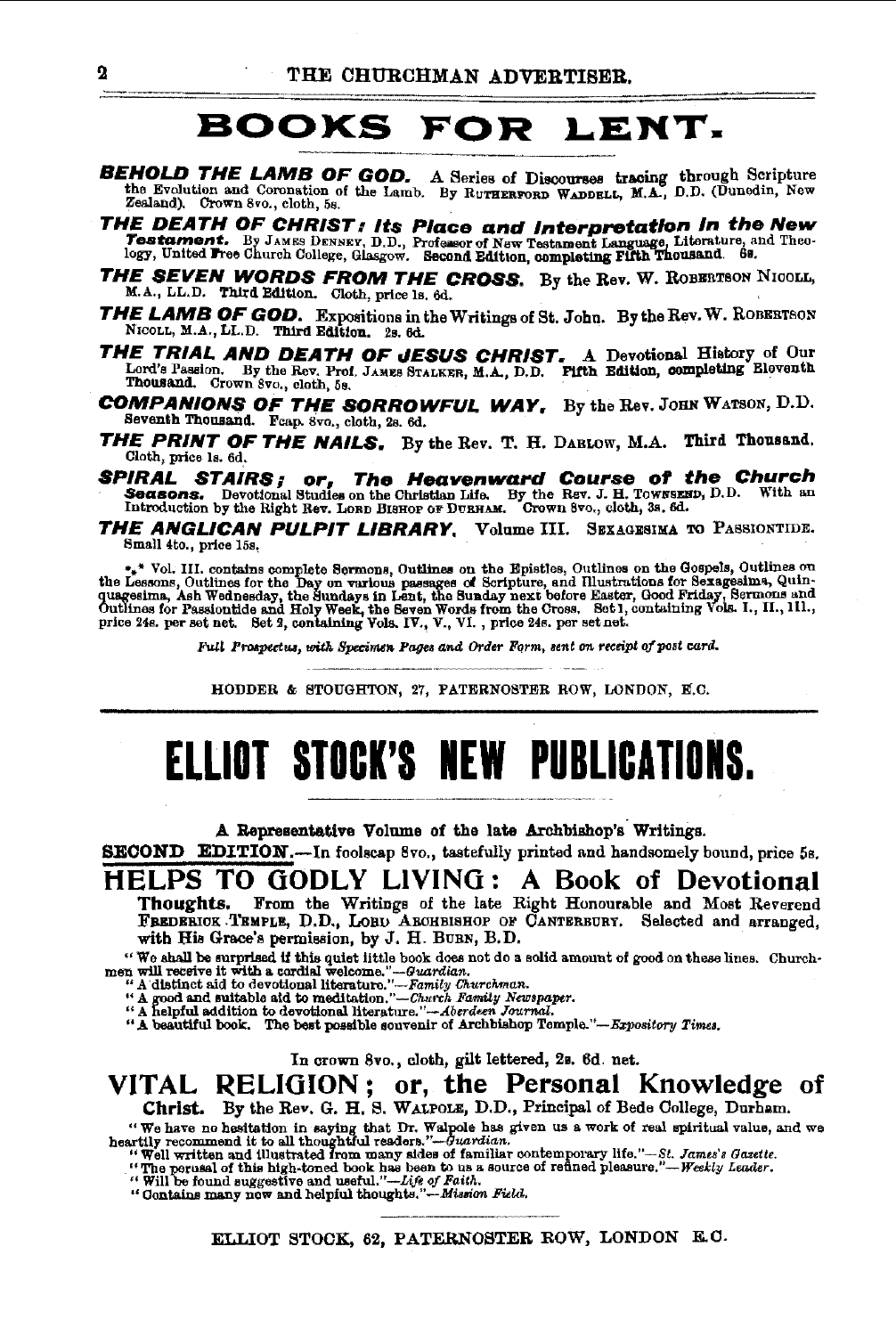# A SELECTED LIST OF PUBLICATIONS

Handsome bevelled cloth gilt. 3s. 6d.

WONDERLAND WONDERS. By the Rev. JOHN ISABELL, F.E.S., Author of The Insect World," etc. Many first-class Illustrations by Louis Wain and others.

Cloth gilt, for Presentation, 3s, 6d.

"THE POET OF HOME LIFE." By ANDREW JAMES SYMINGTON, F.R.S.N.A. A A Centenary Papers by the Very Rev. DEAN, Fannant B.D. I the Rev. Journal over the Mathemany Papers by the Very Rev. DEAN, Fannan, D.D. I the Rev. John Function.<br>WILTON. M.A.; the Rev. CHARLES BULLOCK, B.D., and others.

Crown 8vo., printed on antique paper, red border, forming a Handsome Volume for Gift or the Library, Price 5s. NEW CENTURY HYMNS for the Christian Year. By the Rev. F. W. ORDE WARD, B.A., Author of "Matin Bells," etc.

By the same Author. New Edition. Cloth gilt, with Seven Portraits, 5s.

THE CROWN OF THE ROAD. Leaves from Consecrated Lives.

We wish it a wide work of such cheering, sanctifying influence on the crown of the road of Christian literature."--The Churchman.

By the same Author. Now Ready. Third Thousand. In rich cloth gilt, bevelled boards, gilt edges, with Illustrations, le. post free.

THE FORGOTTEN TRUTH: or. The Gospel of The Holy Ghost. With selected Hymns of the Spirit.

In large crown 8vo., bevelled cloth gilt. Price 3s. 6d.

"MATCHES THAT STRIKE." Edited by the Rev. CHARLES BULLOCK, B.D. Seventy-fifth Thousand. In Fourteen Chapters. Richly bound in cloth gilt, ls. 6d. ; paper covers, 8d.

THE WAY HOME: The Gospel in the Parable. An Earthly Story with a Heavenly Meaning. By the Rev. CHARLES BULLOCK, B.D.

By the same Author. Cloth gilt, with Portrait, 2s.

"THE MAN OF SCIENCE THE MAN OF GOD." Leaves from the Life of Str JAMES Y. SIMPSON. A valuable little work for all interested in Christian Missions.

Now Ready. With Portraits and Illustrations, 2s. By the Rev. CHARLES BULLOCK, B.D.

"NEAR THE THRONE." Frances Ridley Havergal: The Sweet Singer and the Royal Writer,

Handsomely bound. With Illustrations. 346 pages. 3s. 6d.

THE SHADOW LIFTED; or, The Home Magnet. By ANNIE LUGAS, Author of "Leonie.

"The special purpose of the tale-to promote home happiness and throw light upon the 'shadows' of<br>home discipline-the 'clouds' which so often, as Cowper sang, 'break with blessing'--may fittingly be<br>regarded as an expressio to many.

New Edition. 285th Thousand. Cloth, thick bevelled boards, 1s. 6d. By the Rev. CHARLES BULLOCK, B.D. Editor of "Home Words," "The Fireside," etc.

**E QUEEN'S RESOLVE, and Her Doubly Royal Reign.** With England's Welcome to our King. Containing Leading incidents in the Life of Queen Victoria, and nearly 50 Portraits and the exist of the Majesty the King and the Prince THE

Cloth gilt. Illustrated. 1s. 6d. each.

THE STORY OF OUR CHURCH. By CHARLES BULLOCK, B.D. Three Volumes of this work are now ready.

- I. Sunrise in Britain: How the Light Dawned.
- II. The Eclipse of Truth: How the Light was Obscured.
- III. Dark Days in England, and the Dawn of Reformation Light.

Bishop Hyle wrote : " I am heartily glad 'Sunrise in Britain ' has been published."<br>Bishop Pakenham Walsh wrote : " A clear and reliable book like this is invaluable. I have read it with great interest."

"Every Englishman should read it, and every school should make it a standard book."-Review.

By the same Author. New Illustrated Edition Just Ready. Crown 8vo., cloth gilt, 1s. 6d.

"HOLD FAST BY YOUR SUNDAYS. By the Author of "Deepdale Vicarage," etc. This striking tale was originally published as a Half-Crown Volume, and at this price reached an issue of 22,000 copies. It is now fully illustrated.

New Edition New Roady, with 32 extra pages and three additional Illustrations. Crown 8vo., cloth gllt, 1s. 6d. "CROWNED TO SERVE." By the Rev. CHARLES BULLOCK, B.D. A Book for Young England. The King and Queen "thave been much pleased" to accept copies. Companion volume to "The Queen's Resolve," which has reached a circulation of a

\*\* The Key-thought of the new Book is the Royalty of Service-ICH DIEN; perhaps the lesson most needed to make a Happy Home or a Happy Nation.

LONDON: "HOME WORDS" OFFICE, 11, LUDGATE SQUARE, LUDGATE HILL, E.C.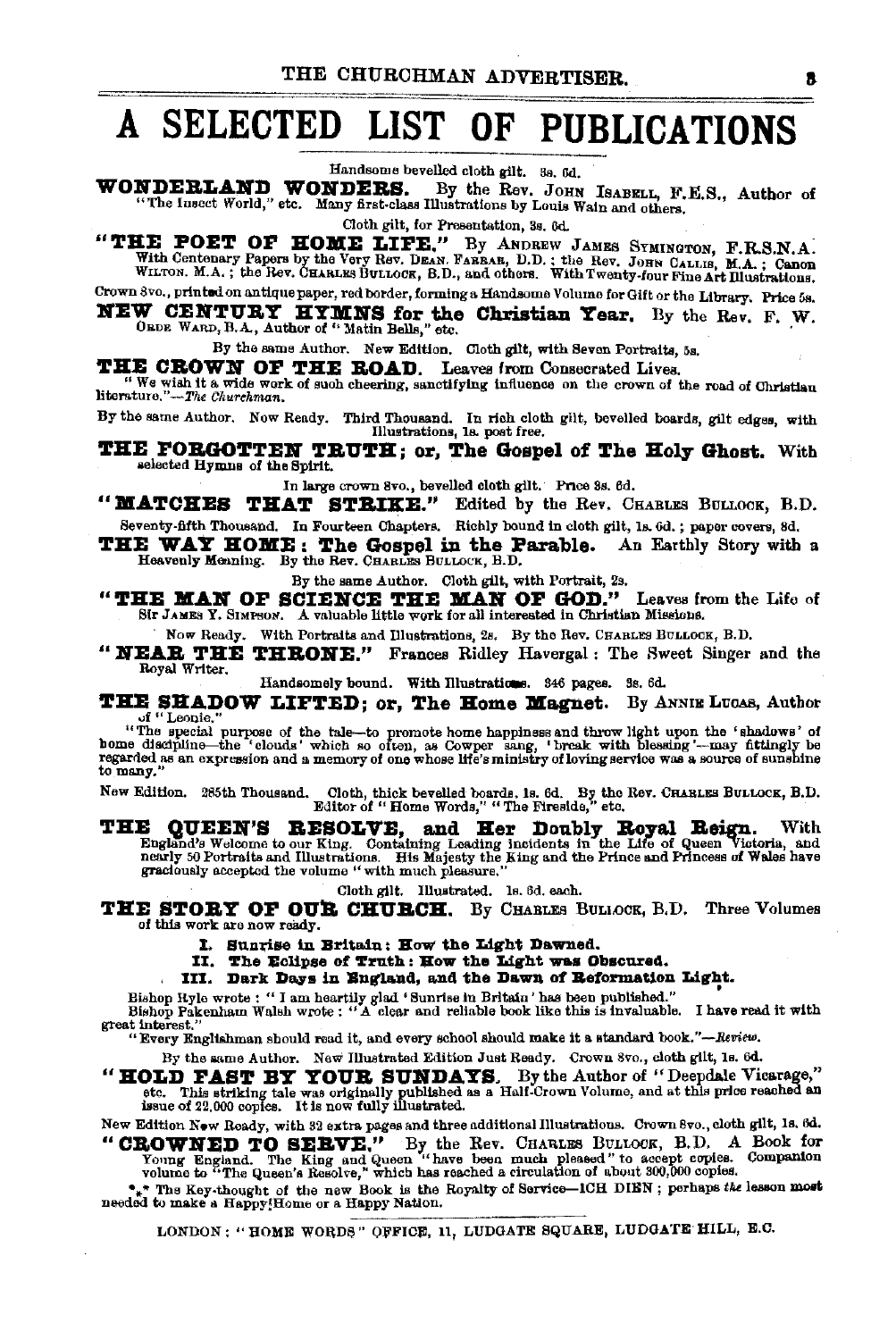**NEW VOLUME OF THE** <sup>11</sup>**CHURCH'S OUTLOOK SERIES" NOW READY.** 

Crown 8vo., cloth, price 2s. 6d. net.

# **THE POSITION OF THE LAITY IN ·THE CHURCH.**

### By ALFRED BARRY, D.D., D.C.L.,

Canon of Windsor and Assistant Bishop in the Diocese of London ; formerly Bishop of Sydney and Primate of Australia.

The object of this work is to examine briefly the true position of the Laity in the Church of Christ, in regard both to rights and responsibilities. This examination renders it necessary to consider that position ideally, as a part of the Apostolic Constitution of the Church of the New Testament and of primitive times, and also to trace in slight outline the historical developments of that position in times past and present, especially in relation to our own branch of the Catholic Church. The task is undertaken under the strong conviction that, with a view both to Church Reform and to Church progress, it is urgently necessary for us to secure for our Church some organization of self-government in which clergy and laity shall be adequately represented and rightly co-ordinated under Episcopal direction.

The following list of contents of various chapters will best indicate the idea and the plan of the work.

### CONTENTS.

Preface.

The Apostolic Ideal of the Church.<br>The Growth of Hierarchical Power in the Early and Middle Ages.

The Reaction against the Hierarchical Power and Re-assertion of the rights of the whole Body of the Church.

The Course of the English Reformation and the Establishment of the Anglican Position.

The Post-Restoration History in the Anglican Communion.

The Present Course of Church Opinion in England.<br>The Definition of Lay Church Membership.<br>Conclusion.

" It was in the highest degree fitting that the series of handbooks on current ecclesiasticaJ problems which is in course of publication under the title of *The Church's Outlook for the Twentieth Century* should include a volume on "The Position of the Laity in the Church," and to no one could the writing of it hav

"Canon Barry writes in a simple and popular way, and has done well, we think, in not over-<br>loading his pages with notes and references."—Bookseller.<br>"The book before us is a competent and able one."—Aberdeen Free Press.<br>"

"Canon Barry gives a brief, learned, and clearly written account of the English doctrine as to 'The Position of the Laity in the Church.' "-Scotsman.

ELLIOT STOCK, 62, PATERNOSTER ROW, LONDON, E.O.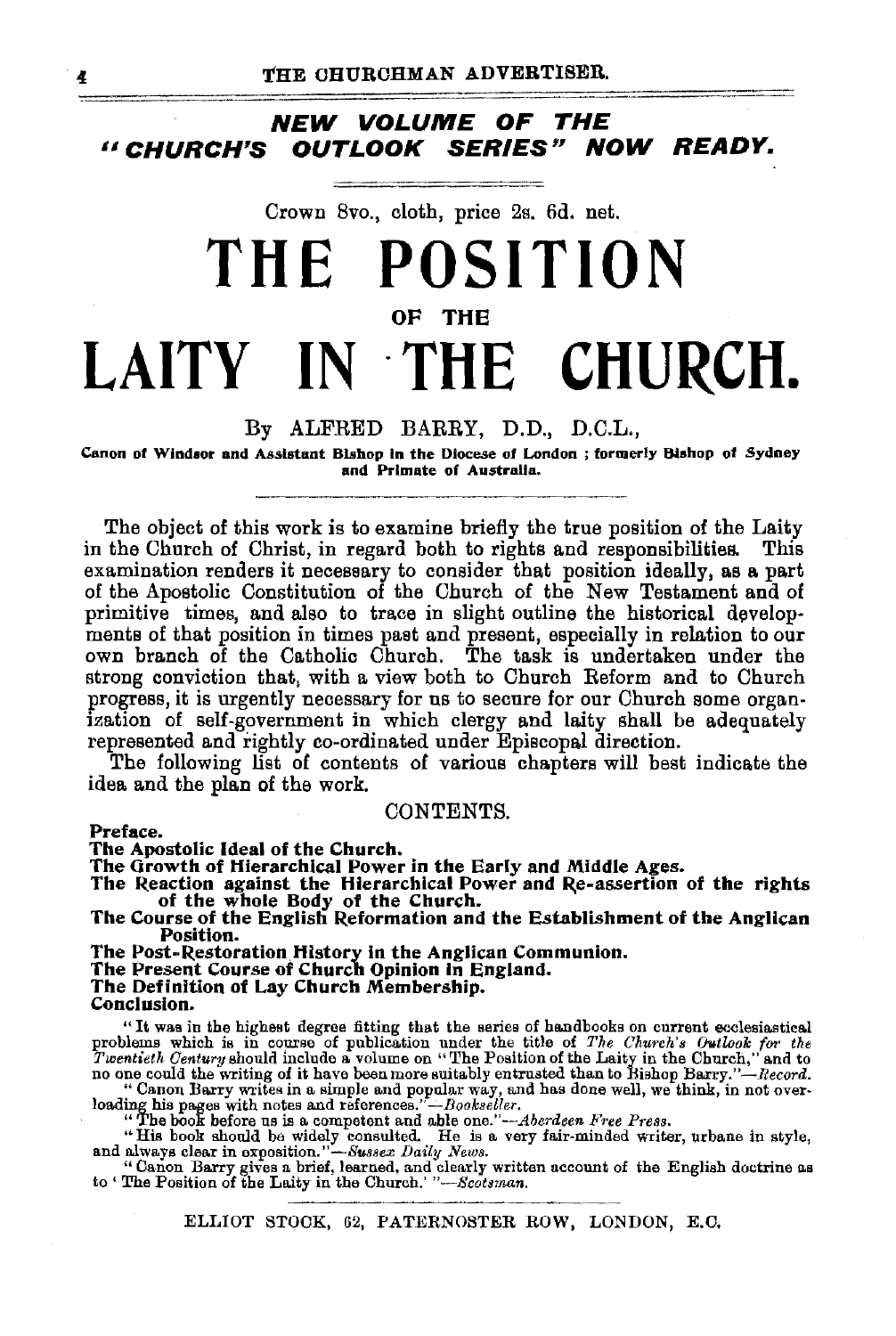THE CHURCHMAN ADVERTISER.

# The *M*ational Protestant Church Union.

To Maintain the Principles of the Reformation as set forth in the Prayer Book and Articles of the Church of England.

President-W. D. CRUDDAS, Esq. Chairman-The Rev. Prebendary WEBB-PEPLOE, M.A. Treasurer-T. F. VICTOR BUXTON, Esq. Secretary-Sir C. ROBERT LIGHTON, Bart.

The Mational Drotestant Church Union witnesses for-

- 1. The supremacy and sufficiency of the Holy Scriptures as the Word of God.
- 2. The sole and sufficient efficacy of the sacrifice of the Lord Jesus Christ upon the Tross.
- 3. The justification of man by faith only in the Lord Jesus Christ.
- 4. The right of every believer to direct and unimpeded access to God, through Christ.
- 5. The freedom and sovereignty of the work of the Holy Spirit in sanctification.

WILL YOU HELP THIS IMPORTANT WORK?

For List of Publications, Terms of Membership, etc., apply to the Secretary, N.P.C.U., 324. REGENT STREET. LONDON. W.

CHIEF OFFICES: SALISBURY SQUARE, FLEET STREET, E.C.

Patron-HIS MAJESTY THE KING.<br>PRESIDENT-The Right Hon. the EARL OF ABERDEEN, G.C.M.G.

This Society was established in 1862 to supply Leg Instruments, Spinal Supports, Trusses, Flastic Stockings, Artificial Limbs, etc., and every other description of mechanical support to the Poor, without limit as to locality or disease.

### Water Beds and Invalid Carriages and Couches are Lent to the Afflicted.

It provides against imposition by requiring the certificate of a Surgeon in each case.

By special grants it insures that every deserving applicant shall receive prompt assistance.

Over 360 Patients are relieved every week. Annual Subscription of £0 10 6 Life Subscription of £5 5 0  $\mathbf{I}$ Entitles to two recommendations per annum.

CONTRIBUTIONS ARE EARNESTLY SOLICITED.

Bankers-Messrs, BARCLAY&Co., Ltd., 54, Lombard Street. RICHARD C. TRESIDDER, Secretary.

# РНАІ

**FOUNDED 1758.** 

Patron-HIS MAJESTY THE KING. Treasurer-BIR HORACE BROOKS MARSHALL, M.A., LL.D., J.P.<br>Bankers-LONDON JOINT STOCK BANK, Princes Street, E.C.

Senior School-MAITLAND PARK, HAVERSTOCK HILL, N.W.<br>Junior School-ALEXANDRA ORPHANAGE, HORNSEY RISE, N.<br>Convalescent Home-HAROLD ROAD, MARGATE, KENT.

Maintains and educates 500 Orphan and other necessitous Children, of both sexes, varying in age from infancy to fifteen years. 5,500 have been trained.

NOW **URGENT NEED** OF FUNDS. **IN** 

Two Vetes allowed at each half-yearly election for every Guinea subscribed. Contributions thankfully<br>received, and all information given, by ALEXANDER GRANT, Secretary.<br>
Offices-73, Cheapside, London, E.C.

5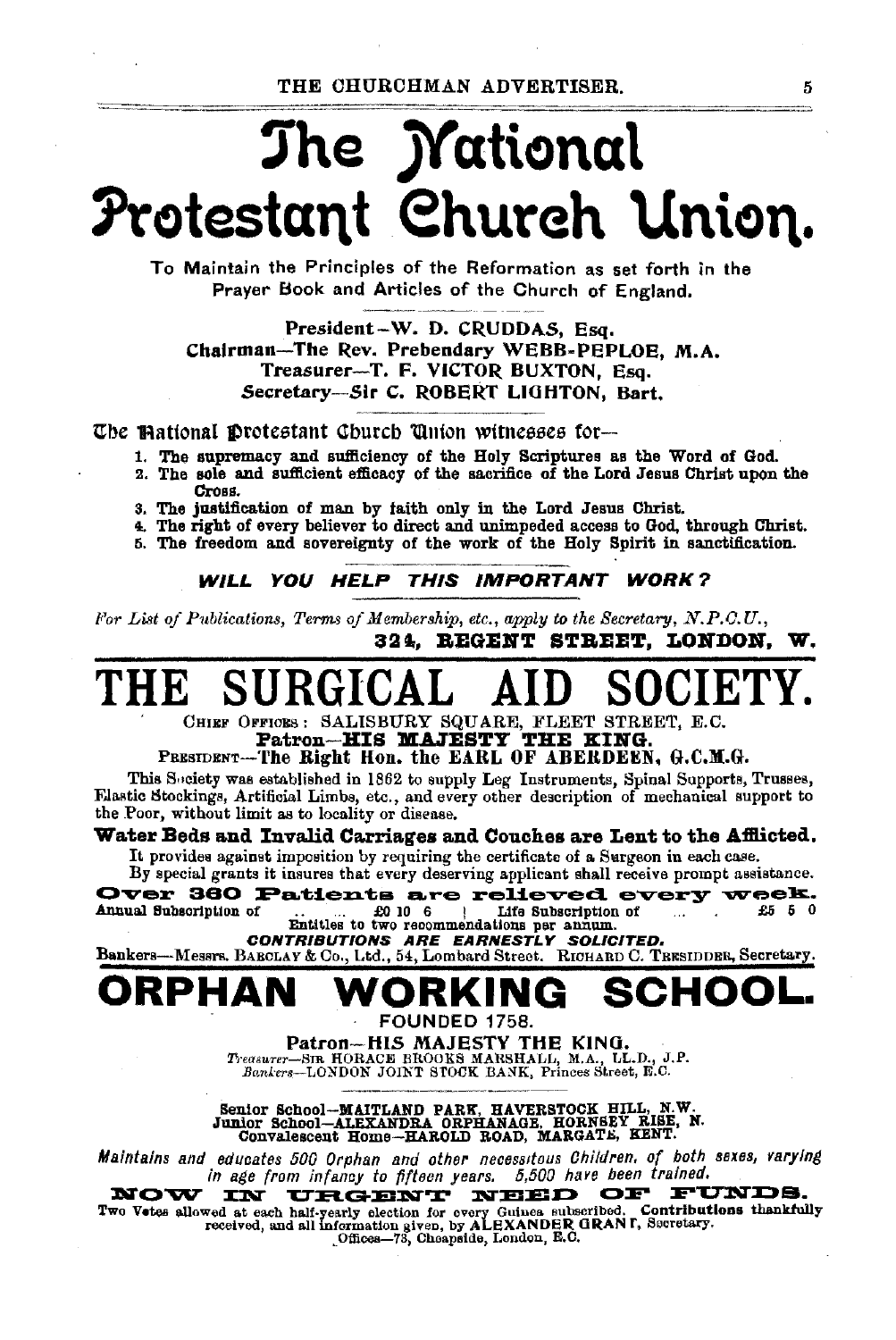#### ECCLESIASTICAL INSURANCE OFFICE. LTD.

FIRE INSURANCE. BURGLARY INSURANCE. GL. GLASS INSURANCE.

The Surplus Profits are devoted to Institutions, etc., which are for the benefit of the Clergy and of Church objects.

oojects.<br>For information and Forms, apply at the Joint Offices of the Ecclesiastical Insurance Office,<br>Ltd., and the Clergy Pensions Institution, 11, Norfolk Street, Strand, London, W.C.<br>IOHN DUNCAN, F.I.A., Secretary,

"This is a serious attempt made in good faith to help the Clergy to help themselves, and to husband the existing resources of the Church."-Guardian.

#### INSTITUTION. CLERGY **PENSIONS**

The distinguishing characteristic of the scheme of the Institution may be concisely stated in the three<br>words, "Self-help aided." Clergymen who wish to secure the benefits of the Institution for themselves or their<br>words,

words, "Self-help aided." Clergymon who wish to secure the benefits of the Institution for themserves or mear families are recise self-help by making payments in purchase of Benefits; while Honorary Contributions are<br>appli

## The society for relief (SYRIAN COLONIZATION FUND)

Employs 70 Jews at Abraham's Vineyard, Jerusalem, in cultivation of ground, quarrying and dressing stone, building, and olive oil soap making, and distributes drinking water to many hundreds of poor Jews who have no supply from--rock-hewn cisterns, constructed by Jews on the vineyard. Also gives clothing and food to 1,500 mothers, mostly sick, feeble, or blind, with families.

**FUNDS URGENTLY NEEDED** that more of the starving Jews may be employed. CONTRIBUTIONS THANKFULLY RECEIVED by-

F. A. BEVAN, Hon. Treasurer, 54, LOMBARD STREET, E.C.<br>Messrs, DRUMMOND, Bankers, 49, CHARING CROSS, S.W.

AND<sup>'</sup> BY

E. A. FINN, Secretary, 41, PABLIAMENT STREET, S.W., where the Olive Oil Soap may be had for 4/- per doz. tablets, post free.

### "LIBERATOR" КI

Datron: H.R.H. PRINCE CHRISTIAN.

£10.000 required to Relieve New and Urgent Cases.

HUNDREDS of aged and afflicted victims, so cruelly robbed of their life-savings by the great Liberator Fraud, just as they were hoping to enjoy the fruit of their<br>industry and thrift. Many of them are members of the Church of England. Cheques and P.O.'s should be sent to the Secretary, Rev. J. STOCKWELL WATTS, 16, Farringdon Street, E.C.



THE FOUR ARCHBISHOPS,

THE FOUR ARCHIVISHOPS,<br>THE BISHOPS, etc.<br>Labours afloat and<br>ashore, at home and<br>abroad, among seamen<br>of all classes and na-

tions, fishermen, barge-<br>mon, and emigrants,<br>Seventy-three harbours



are occupied. Expenditure in 1901, 240,770.<br>
Increased Contributions and Offertories, urgently needed, should be forwarded to the Secretary.<br>
Commander W. Dawgon, B.N., 11, Buckingham St., 81, 2000, 2000, 2000, 2000, 2000, Strand London, W.C.

## *BOOKS PURCHASED*

In response to many applications from persons in different parts of the country, Mr. **ELLIOT STOCK** has arranged to Purchase Libraries and Cases of Books from those who wish to dispose of them. On receipt of a list of the Books for Disposal, an estimate of their<br>value will be forwarded, and the agreed amount will be paid in cash, or given in new<br>books, as may be desired. All applications for the Sale of Books should be made to-

ELLIOT STOCK, 62, Paternoster Row, London, E.C.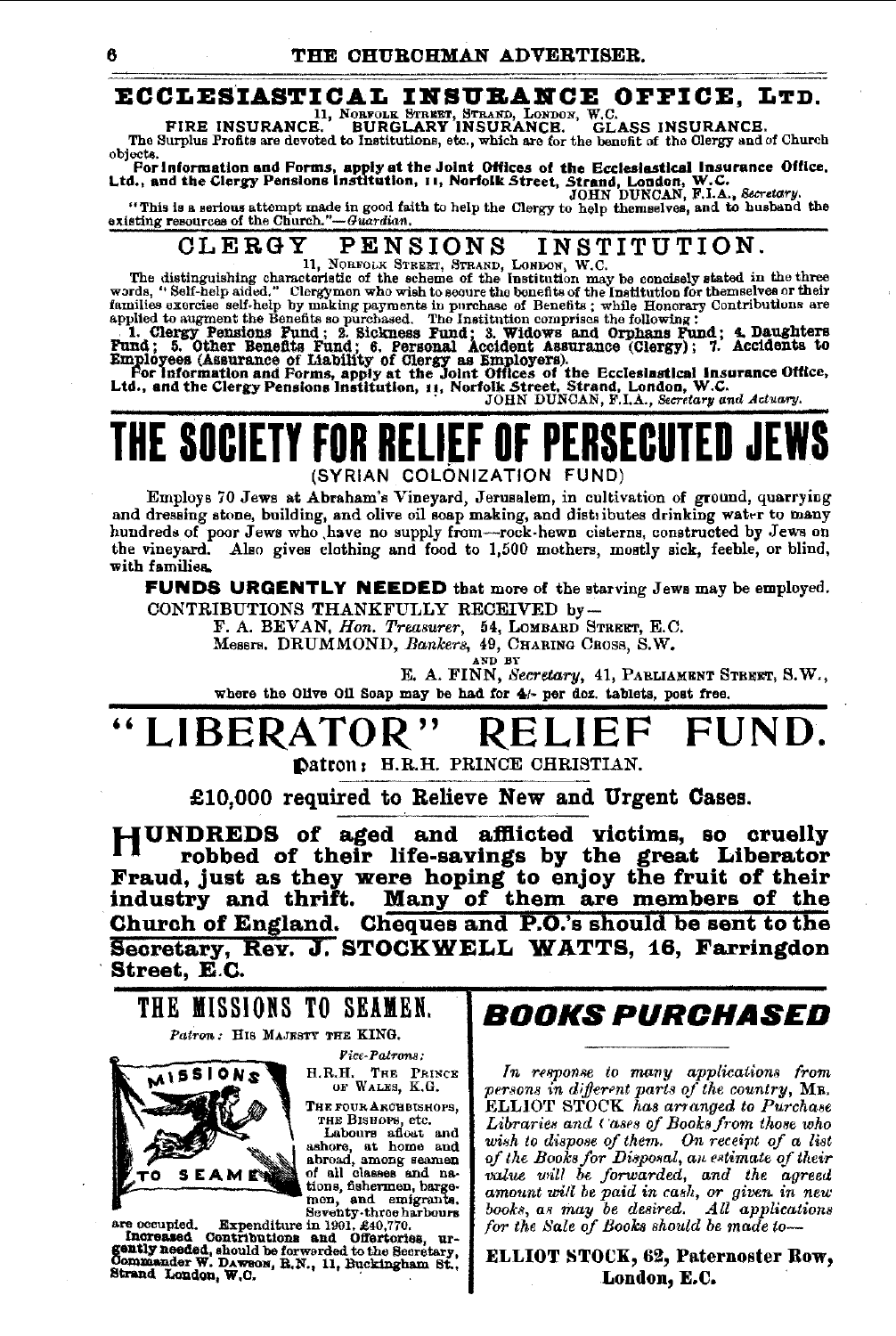### **EASTER HOLIDAYS.** COOK'S CONTINENTAL ARRANGEMENTS.

#### CONDUCTED EXCURSIONS.

- 
- CONDUCTED EXPRESSIONS.<br>
PARIS, including hotel, carriage drives, conductor,<br>
etc., leaving THURBDAY and SATURDAY,<br>
April 9th and 11th. Inclusive fares from £3 3s.<br>
HOLLAND and the DEAD CITIES of the Zuyder<br>
BELGUIM, visiti Fare £5 5s.

rare so on. ND, leaving April 9th. Fare £5 5s.<br>ROME, visiting Genoa and Turin, leaving April 1st (Holy Week), April 3th (Easter). Fare £11 1st<br>(Holy Week), April 3th (Easter). Fare £11 1st<br>Optional extensions to Naples, Fl Venice.

**POPULAR TOURS.** 

Including Travel and Accommodation.

| ITALY and SOUTH of FRANCE, 14 days. £13 13s. |  |        |                   |  |                                |  |
|----------------------------------------------|--|--------|-------------------|--|--------------------------------|--|
| ITALIAN LAKES                                |  |        | $\sim$ 100 $\sim$ |  | $\therefore$ 12 days, £12 12s. |  |
| RIVIERA                                      |  | $\sim$ | $\mathbf{r}$      |  | 10 days. £10 10s.              |  |
| The shove Fares are from London only         |  |        |                   |  |                                |  |

#### **INDEPENDENT TICKETS**

At lowest fares to Paris, Rome, Madrid, Seville, Boulogne, Calais, Dieppe, Brussels, Antwerp, Rotter-<br>dam, and to all parts of Great Britain and Ireland, etc.

Programmes and particulars free from THOS. COOK & SON, Ludgate Circus, London, and Branch Offices.

### PROTESTANT REFORMATION SOCIET

The OLDEST Church Society for the Maintenance of the Religious Principles of the Reformation. The ONLY Mission to Roman Catholics in England.

(Established 1827.)

#### **MISSIONARY. EDUCATIONAL. EVANGELISTIC.**

Resident Missionaries to Roman and Ritualistic Centres,

Sermons and Lectures by the Rev. C. H. H. WRIGHT, D. D., M.A., Ph. D., Clerical and General Superintendent<br>Educational Lantern Lectures on Church History by the Secretary.

Cheap effective literature dealing with subjects of present importance.

Donations, Subscriptions, or requests for Lectures or Sermons should be addressed to the Secretary.

WALTER A. LIMBRICK, Secretary, 62, Berners Street, London, W.

#### **PROTESTANT** TEE **ALLIANCE**

### Is the OLDEST Society

Which has for its object the UNION OF ALL PROTESTANTS in maintaining the Scriptural Principles of the Reformation acainst Ritualism and Romanism. It is the Reformation against Ritualism and Romanism.

### The ONLY Society

Having an ILLUSTRATED Protestant Monthly Paper, post free to Members. A copy of the current issue will be sent GRATIS on application.

Contributions in support of the general work of the Protestant Alliance will be thankfully received by S. W. BRETT, SECRETARY, 430, STRAND, LONDON, W.C.

#### DAVENTRY SCHOOL. GRAMMAR

PUBLIC SCHOOL EDUCATION at moderate cost. Resident staff of University Graduates in Honours.<br>
Entrance scholarships. Special terms for sons of clergy and medical men. Sound Church teaching,<br>
Healthy situation, 800 feet abo

Entrance Scholarship for Sons of Clergy naturally reducing Fees.<br>For Prospectus apply: REV. H. JORNSON, Head Master.

**LLOWAY'S** CURE INDIGESTION, LOSS OF APPETITE, DIZZINESS, BILIOUS and SICK HEADACHE, &c. They Purify the Blood, Strengthen the System, and are the

Safest and most Reliable Medicine for Female Ailments. Manufactured only .: t 78. NEW OLFORD STREET, LONDON; sold by all Obernists and Medicine Vendors.